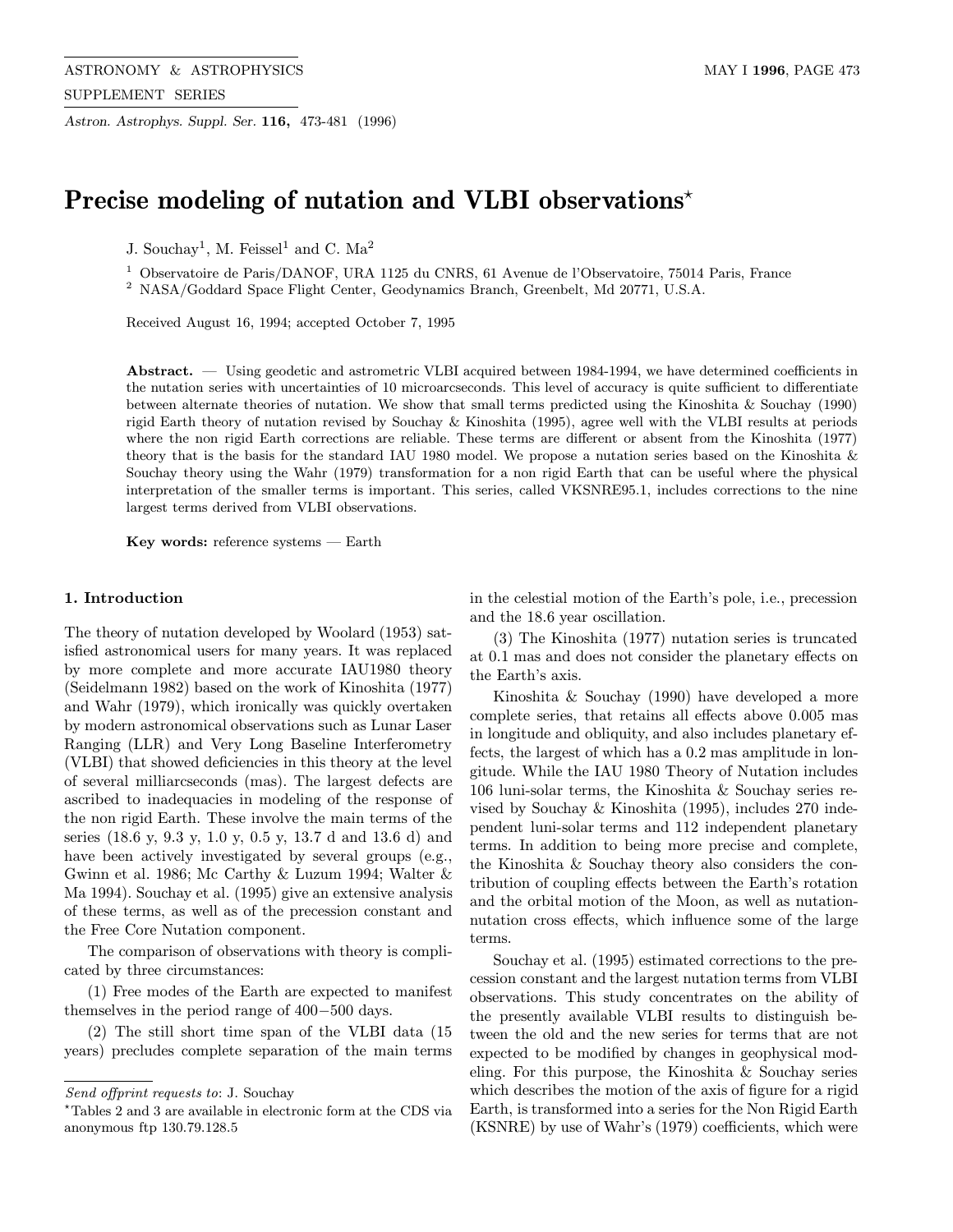

Fig. 1. a) The spectrum of the KSNRE model, showing the planetary contributions, and the luni-solar ones, present or not in IAU 1980



Fig. 1. b) Enlargement of the low frequency part of the spectrum of Fig. 1a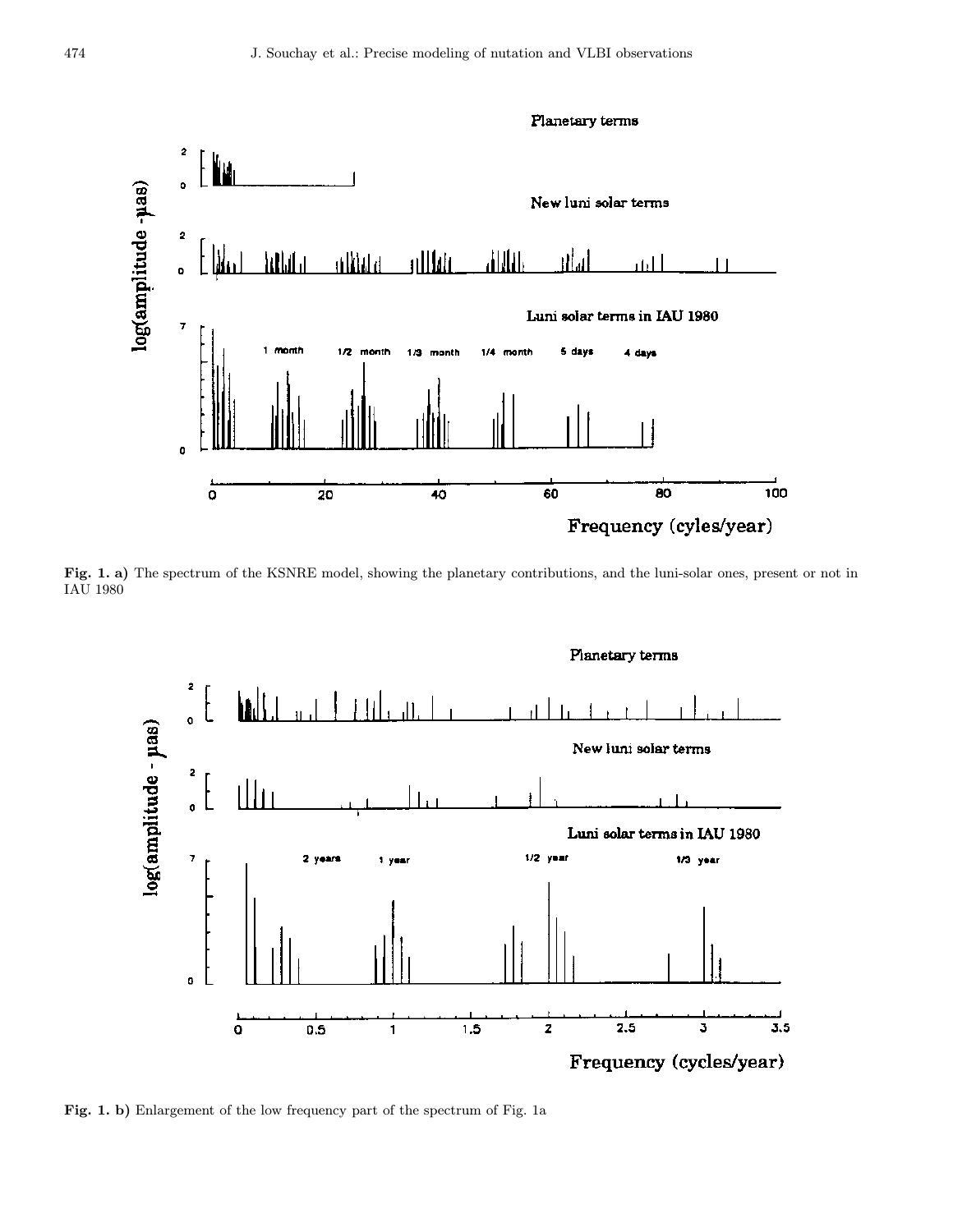| Argument | Signification                         | Value at J2000.0<br>(degree) | Rate<br>$(\text{deg.}/\text{day})$ | Origin         |
|----------|---------------------------------------|------------------------------|------------------------------------|----------------|
|          | mean anomaly of the Moon              | 134.96341                    | 13.0649930                         | <b>ELP2000</b> |
|          | mean anomaly of the Sun               | 357.52911                    | 0.9856002                          | <b>ELP2000</b> |
| Ω        | longitude of the node of the Moon     | 125.04456                    | $-0.0529537$                       | <b>ELP2000</b> |
| F        | mean longitude of the Moon - $\Omega$ | 93.27211                     | 13.2293500                         | <b>ELP2000</b> |
| D        | mean long. Moon - mean long. Sun      | 297.85025                    | 12.1907490                         | ELP2000        |
| Lν       | mean longitude of Venus               | 181.97979                    | 1.6021305                          | VSOP82         |
| $L_{E}$  | mean longitude of the Earth           | 100.46645                    | 0.9856091                          | VSOP82         |
| $L_M$    | mean longitude of Mars                | 355.43328                    | 0.5240328                          | VSOP82         |
| $L_J$    | mean longitude of Jupiter             | 34.35148                     | 0.0830912                          | VSOP82         |
| $L_S$    | mean longitude of Saturn              | 50.07747                     | 0.0334597                          | VSOP82         |
| PА       | general precession in longitude       | 0.00000                      | 0.0000382                          | IAU1976        |
| φ        | angle of rotation                     |                              | 360.98561                          |                |

Table 1. Luni-solar and planetary arguments used in the Kinoshita-Souchay theory. The values from ELP2000, VSOP82 and IAU 1976 can be found respectively in Chapront-Touz´e & Chapront (1983), Bretagnon (1982) and Lieske et al. (1977)



Fig. 2. The GSFC time series of the celestial pole offsets corrected by VKSNRE95.1 (dots), and their formal uncertainities (solid line), 1984-1994. Unit:  $0.001''$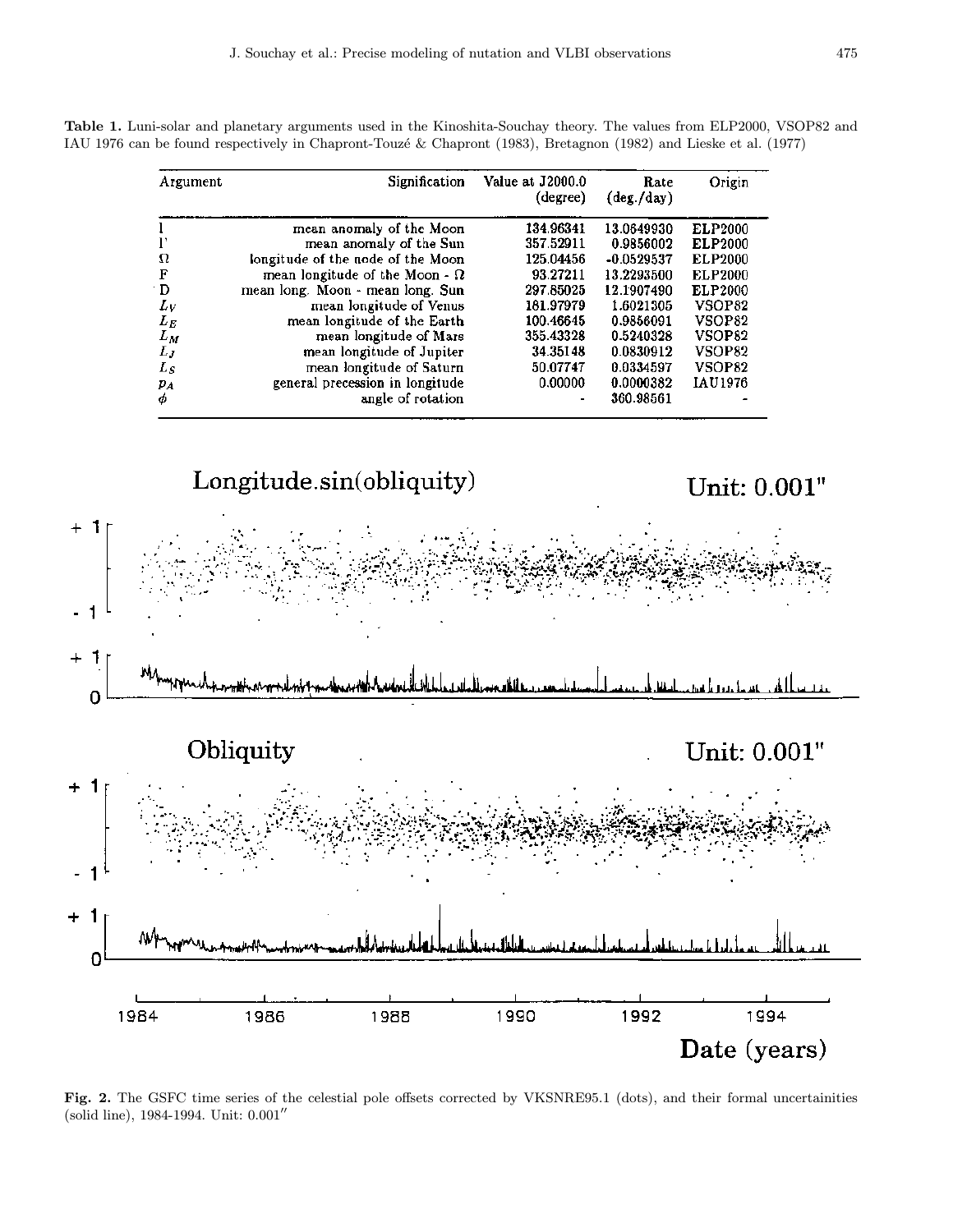

Fig. 3. Differences of estimated amplitudes of nutation terms with those predicted by the Kinoshita & Souchay theory (.) for periods ranging from 5 to 600 days. The solid line gives the standard error of the estimations from VLBI observations. The positions of all existing lines in this part of the spectrum are shown  $(+)$ . Unit=0.001''

also used in the construction of the IAU 1980 Theory of the Nutation. In order to avoid interpretation difficulties resulting from the analysis problems mentioned above, this study concentrates on periods under 600 days, after appropriate treatment of the largest discrepancies of geophysical origin.

### 2. The Kinoshita-Souchay nutation series for a non rigid Earth

The accuracy of the transformation to a non rigid Earth depends not only on the accuracy of Wahr's coefficients, but also on the adopted value of the Free Core Nutation (FCN) frequency, as discussed by Zhu et al. (1990). Wahr (1979) used a 460-day period, whereas recent evaluations tend to give a value close to 433 days (Dehant 1992; Souchay et al. 1995). However, the defects in Wahr's coefficients affect only two categories of nutation terms: those with periods near the FCN period (roughly between  $400$ ) and 500 days), and the few coefficients with the largest amplitudes.

The astronomical arguments to be used with KSNRE are listed in Table 1. The spectral contributions of the various components in KSNRE are shown in Fig. 1: terms already included in the IAU 1980 theory of Nutation, lunisolar terms newly introduced, and planetary terms. The newly introduced lunisolar terms densify the spectrum in the annual and monthly bands and their harmonics. The planetary terms have a more even distribution, in particular in the band between 0.1 and 3  $c/year$ , and are becoming more interesting since the observational history of high precision VLBI has entered its second decade.

Notice that some of the coefficients included in the tables of nutation for a rigid Earth model given by Kinoshita & Souchay (1990) have been subject to revision, other ones of small amplitude were ignored in these tables. The corrections relative to the two kinds of defects will be published soon (Souchay & Kinoshita 1995). They have been taken into account in the VKSNRE95.1 series detailed below.

#### 3. The analysis and the VKSNRE95.1 series

The data set considered is a time series of the celestial pole offsets  $\delta\psi$  and  $\delta\varepsilon$ , derived by Ma et al. (1995) from 1700 24-hour VLBI sessions over 1980-1994, in the frame of a global analysis of the Earth's orientation. The same data set was used by Souchay et al. (1995) to estimate the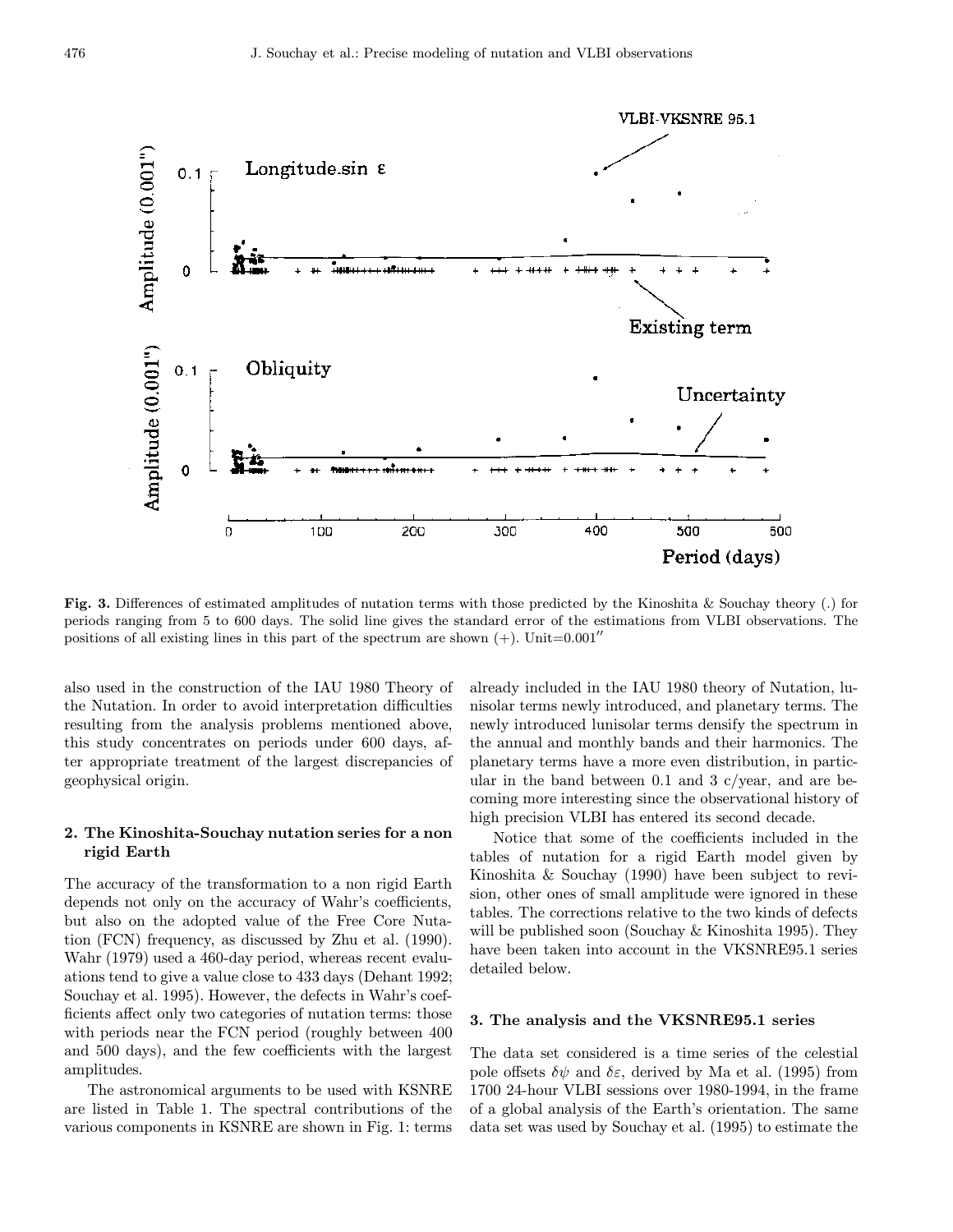Table 3. Correction to 42 mutation terms. 1st line: VKSNRE95.1-IAU 1980, 2nd line: VKSNRE95.1-VLBI (estimation), 3rd line: uncertainty of the estimation

|              |         |                   |                         |          |                                 |             |       |                |                |                                                                       |                   |       |                                                      | Arguments Period Amplitudes (0.001") Type<br>1 1 F D Om Lv Le Lm Lj Ls pa (days) dw de (1)<br>sin cos sin cos |                |
|--------------|---------|-------------------|-------------------------|----------|---------------------------------|-------------|-------|----------------|----------------|-----------------------------------------------------------------------|-------------------|-------|------------------------------------------------------|---------------------------------------------------------------------------------------------------------------|----------------|
|              |         |                   |                         |          |                                 |             |       |                |                |                                                                       |                   |       |                                                      |                                                                                                               |                |
|              |         |                   |                         |          |                                 |             |       |                |                | $0 -1$ 2 -2 2 0 0 0 0 0 0 365.22 -0.015                               |                   |       |                                                      | $-0.070$ IAU                                                                                                  |                |
|              |         |                   |                         |          |                                 |             |       |                |                |                                                                       |                   |       | $-0.038 - 0.065$ 0.018 $-0.026$                      |                                                                                                               |                |
|              |         |                   |                         |          |                                 |             |       |                |                |                                                                       |                   |       | $\pm$ 0.025 0.026 0.010 0.010                        |                                                                                                               |                |
| $-2$         |         |                   |                         |          |                                 |             |       |                |                | 0 0 2 0 0 0 0 0 0 0 205.89 0.032                                      |                   |       |                                                      | $-0.057$                                                                                                      | IAU            |
|              |         |                   |                         |          |                                 |             |       |                |                |                                                                       |                   |       | $0.032$ -0.057<br>-0.032 0.001 0.010 -0.019          |                                                                                                               |                |
|              |         |                   |                         |          |                                 |             |       |                |                |                                                                       |                   |       | $\pm$ 0.023 0.022 0.009 0.009                        |                                                                                                               |                |
|              |         |                   |                         |          |                                 |             |       |                |                |                                                                       |                   |       |                                                      |                                                                                                               |                |
|              |         |                   |                         |          |                                 |             |       |                |                | $0$ 0 -2 2 -1 0 0 0 0 0 0 177,84 0.050                                |                   |       |                                                      | 0.100                                                                                                         | IAU            |
|              |         |                   |                         |          |                                 |             |       |                |                |                                                                       | $\pm$ 0.023       |       | 0.023 0.009 0.009                                    |                                                                                                               |                |
|              |         |                   |                         |          |                                 |             |       |                |                |                                                                       |                   |       |                                                      |                                                                                                               |                |
|              |         |                   |                         |          |                                 |             |       |                |                | $0 \t 0 \t -2 \t 2 \t 1 \t 0 \t 0 \t 0 \t 0 \t 0 \t 169.00 \t -0.013$ |                   |       |                                                      | $-0.044$                                                                                                      | IAU            |
|              |         |                   |                         |          |                                 |             |       |                |                |                                                                       | ± 0.023           |       | $0.029 - 0.014 - 0.010 - 0.007$<br>0.023 0.009 0.009 |                                                                                                               | $\sim 10^{-1}$ |
|              |         |                   |                         |          |                                 |             |       |                |                |                                                                       |                   |       |                                                      |                                                                                                               |                |
|              |         |                   |                         |          |                                 |             |       |                |                | $-1$ $-1$ 0 2 1 0 0 0 0 0 0 35.03 $-0.025$                            |                   |       |                                                      | $-0.039$                                                                                                      | IAU            |
|              |         |                   |                         |          |                                 |             |       |                |                |                                                                       |                   |       | $0.024 - 0.009 - 0.008 0.004$                        |                                                                                                               |                |
|              |         |                   |                         |          |                                 |             |       |                |                |                                                                       | ± 0.024           |       | 0.023 0.009 0.009                                    |                                                                                                               |                |
|              |         |                   |                         |          |                                 |             |       |                |                | $-1$ $-1$ 0 2 $-1$ 0 0 0 0 0 0 34.67 $-0.039$                         |                   |       |                                                      | 0.032                                                                                                         | IAU            |
|              |         |                   |                         |          |                                 |             |       |                |                |                                                                       | $-0.015$          |       | 0.035 0.007 0.000                                    |                                                                                                               |                |
|              |         |                   |                         |          |                                 |             |       |                |                |                                                                       | ± 0.023           |       | 0.023 0.009 0.009                                    |                                                                                                               |                |
|              |         |                   |                         |          |                                 |             |       |                |                |                                                                       |                   |       |                                                      |                                                                                                               |                |
|              |         |                   |                         |          |                                 |             |       |                |                | $-1$ 0 0 2 1 0 0 0 0 0 0 31.96 $-0.084$                               |                   |       | $0.007 - 0.025$ $0.011$ $0.006$                      | $-0.001$                                                                                                      | IAU            |
|              |         |                   |                         |          |                                 |             |       |                |                |                                                                       | ± 0.030           |       | 0.030 0.012                                          | 0.012                                                                                                         |                |
|              |         |                   |                         |          |                                 |             |       |                |                |                                                                       |                   |       |                                                      |                                                                                                               |                |
|              |         |                   |                         |          |                                 |             |       |                |                | $-1$ 0 0 2 0 0 0 0 0 0 0 31.81 $-0.091$                               |                   |       |                                                      | $-0.023$                                                                                                      | IAU            |
|              |         |                   |                         |          |                                 |             |       |                |                |                                                                       | 0.019             |       | $0.025 - 0.006$ $0.004$                              |                                                                                                               |                |
|              |         |                   |                         |          |                                 |             |       |                |                |                                                                       | $\pm$ 0.030       |       | $0.030$ $0.012$ $0.012$                              |                                                                                                               |                |
| $\mathbf{1}$ |         |                   |                         |          |                                 |             |       |                |                | $0$ 0 0 -1 0 0 0 0 0 0 27.44 0.007                                    |                   |       |                                                      | $-0.056$                                                                                                      | IAU            |
|              |         |                   |                         |          |                                 |             |       |                |                |                                                                       | $-0.021$          |       | $0.002 - 0.008 - 0.001$                              |                                                                                                               |                |
|              |         |                   |                         |          |                                 |             |       |                |                |                                                                       | ± 0.022           |       | $0.022$ 0.009 0.009                                  |                                                                                                               |                |
|              |         |                   |                         |          |                                 |             |       |                |                | $-1$ 2 0 2 0 0 0 0 0 0 0 27.09 $-0.008$                               |                   |       |                                                      | 0.000                                                                                                         | IAU            |
|              |         |                   |                         |          |                                 |             |       |                |                |                                                                       | 0.034             |       | $0.042$ $0.008$ $-0.009$                             |                                                                                                               |                |
|              |         |                   |                         |          |                                 |             |       |                |                |                                                                       | ± 0.031           |       | $0.031$ $0.012$ $0.012$                              |                                                                                                               |                |
|              |         |                   |                         |          |                                 |             |       |                |                |                                                                       |                   |       |                                                      |                                                                                                               |                |
|              |         |                   |                         |          |                                 |             |       |                |                | $-1$ 0 2 0 1 0 0 0 0 0 0 26.98 -0.057                                 |                   |       | $0.019 - 0.019 - 0.021$ 0.001                        | $-0.076$                                                                                                      | IAU            |
|              |         |                   |                         |          |                                 |             |       |                |                |                                                                       | ± 0.030           |       | $0.031$ $0.012$                                      | 0.012                                                                                                         |                |
|              |         |                   |                         |          |                                 |             |       |                |                |                                                                       |                   |       |                                                      |                                                                                                               |                |
| $\mathbf{0}$ |         |                   |                         |          |                                 |             |       |                |                | $0 - 2$ 1 - 2 0 0 0 0 0 0 25.42 - 0.033                               |                   |       |                                                      | 0.031                                                                                                         | IAU            |
|              |         |                   |                         |          |                                 |             |       |                |                |                                                                       | 0.022             | 0.022 | 0.009                                                | $-0.002$ 0.025 0.009 $-0.001$<br>0.009                                                                        |                |
|              |         |                   |                         |          |                                 |             |       |                |                | ±.                                                                    |                   |       |                                                      |                                                                                                               |                |
|              |         |                   | $-1$ 0 $-2$ 2 $-2$ 0 0  |          |                                 | $0 \quad 0$ |       | $\overline{0}$ |                | $0$ 23.94                                                             | 0.039             |       |                                                      | $-0.034$                                                                                                      | IAU            |
|              |         |                   |                         |          |                                 |             |       |                |                |                                                                       | 0.035             | 0.024 | 0.006 0.006                                          |                                                                                                               |                |
|              |         |                   |                         |          |                                 |             |       |                |                | 士                                                                     | 0.022             | 0.022 | 0.009                                                | 0.009                                                                                                         |                |
|              |         |                   | $-1$ $-1$ $-2$ $2$ $-2$ | $\theta$ |                                 |             |       |                | $\mathbf{0}$   |                                                                       | $22.47 - 0.028$   |       |                                                      | 0.045                                                                                                         | IAU            |
|              |         |                   |                         |          |                                 |             |       |                |                |                                                                       |                   |       | $0.025 - 0.003 - 0.025 - 0.005$                      |                                                                                                               |                |
|              |         |                   |                         |          |                                 |             |       |                |                | 土                                                                     | 0.022             | 0.022 | 0.009                                                | 0.009                                                                                                         |                |
|              |         |                   |                         |          |                                 |             |       |                |                |                                                                       |                   |       |                                                      |                                                                                                               |                |
| 0            |         | $0\quad 0\quad 2$ | $0 \quad 0$             |          | $\bullet$                       | 0           | $0$ 0 |                | $\overline{0}$ | 14.77                                                                 | 0.040             |       |                                                      | 0.079                                                                                                         | IAU            |
|              |         |                   |                         |          |                                 |             |       |                |                | 土                                                                     | 0.013<br>0.022    | 0.022 | $0.072 - 0.005$<br>0.009                             | 0.003<br>0.009                                                                                                |                |
|              |         |                   |                         |          |                                 |             |       |                |                |                                                                       |                   |       |                                                      |                                                                                                               |                |
| $-2$         | 0.      | $2\quad 2$        | $\mathbf{2}$            | $\circ$  | $\mathbf{0}$                    | $\bullet$   | 0     | $\mathbf{0}$   | 0              | 14.63 0.039                                                           |                   |       |                                                      | 0.040                                                                                                         | IAU            |
|              |         |                   |                         |          |                                 |             |       |                |                | ±.                                                                    | 0.022             |       | $-0.028 -0.012 -0.002 -0.003$                        |                                                                                                               |                |
|              |         |                   |                         |          |                                 |             |       |                |                |                                                                       |                   |       | $0.022$ 0.009                                        | 0.009                                                                                                         |                |
|              | $0 - 1$ | $2 \quad 0$       | $\mathbf{1}$            | 0        | $0\quad 0\quad 0\quad 0\quad 0$ |             |       |                |                | 14.16 0.035                                                           |                   |       |                                                      | 0.035                                                                                                         | IAU            |
|              |         |                   |                         |          |                                 |             |       |                |                |                                                                       |                   |       | $-0.028 - 0.065 - 0.002 - 0.003$                     |                                                                                                               |                |
|              |         |                   |                         |          |                                 |             |       |                |                |                                                                       | $\pm$ 0.022 0.022 |       | 0.009                                                | 0.009                                                                                                         |                |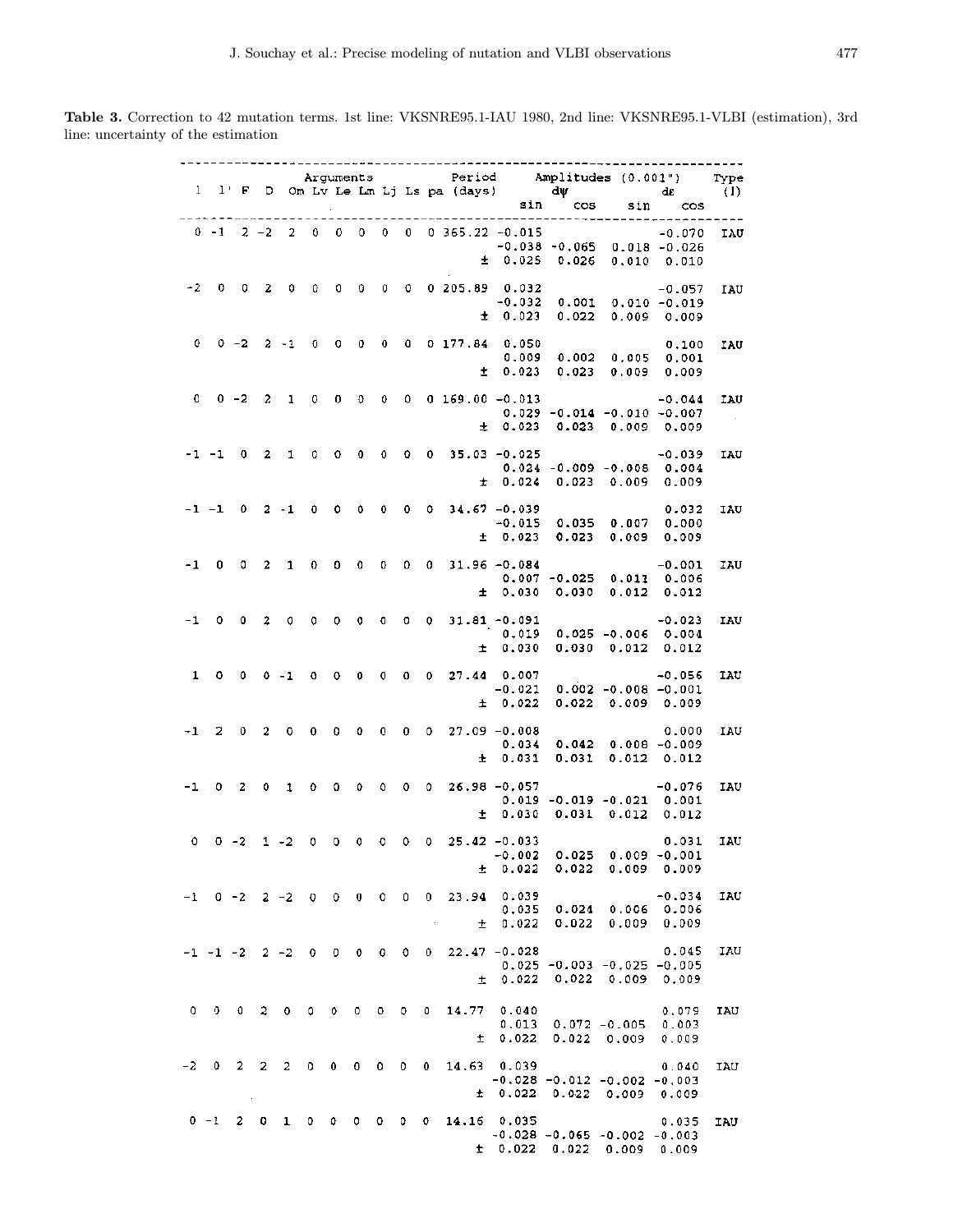## Table 3. continued

|              |              |                |              |                          |              |                   |              |                |                   |             |       |                                             |                          | Arguments Period Amplitudes (0.001") Type<br>1 1' F D Om Lv Le Lm Lj Ls pa (days) dw dz (1)<br>sin cos sin cos |                   |            |
|--------------|--------------|----------------|--------------|--------------------------|--------------|-------------------|--------------|----------------|-------------------|-------------|-------|---------------------------------------------|--------------------------|----------------------------------------------------------------------------------------------------------------|-------------------|------------|
|              |              |                |              |                          |              |                   |              |                |                   |             |       |                                             |                          |                                                                                                                |                   |            |
|              |              |                |              |                          |              |                   |              |                |                   |             |       |                                             |                          |                                                                                                                |                   |            |
| 2            | $\mathbf{0}$ | 0              | 0            | 0                        | 0            | 0                 | 0            |                |                   |             |       | $0 \t 0 \t 0 \t 13.78 \t 0.025$             |                          | $0.018 - 0.019 - 0.003 0.005$                                                                                  | 0.040             | IAU        |
|              |              |                |              |                          |              |                   |              |                |                   |             | $\pm$ |                                             |                          | $0.022$ $0.022$ $0.009$ $0.009$                                                                                |                   |            |
| 0            | $\mathbf{0}$ |                |              |                          |              | $\sigma$          |              |                |                   |             |       | $0 \t 0 \t 0 \t 13.61 -0.014$               |                          |                                                                                                                |                   |            |
|              |              | -2             |              | $0\quad 0$               | $\mathbf{0}$ |                   |              |                |                   |             |       |                                             |                          | $-0.005 - 0.003 - 0.001 - 0.002$                                                                               | 0.046             | IAU        |
|              |              |                |              |                          |              |                   |              |                |                   |             |       |                                             |                          | $±$ 0.030 0.031 0.012 0.012                                                                                    |                   |            |
| 0            |              |                |              | $0 \t2 \t0 \t-1 \t0 \t0$ |              |                   |              |                |                   |             |       | $0 \t 0 \t 0 \t 13.58 - 0.032$              |                          |                                                                                                                | 0.036             | IAU        |
|              |              |                |              |                          |              |                   |              |                |                   |             |       |                                             |                          | 0.036<br>0.012 0.003 0.003 0.000 0.000                                                                         |                   |            |
|              |              |                |              |                          |              |                   |              |                |                   |             |       | ± 0.031                                     | 0.030 0.012              |                                                                                                                | 0.012             |            |
| 0            |              |                |              | 1 2 0 1                  | $\mathbf{0}$ | $\mathbf{0}$      |              |                |                   |             |       | $0 \t 0 \t 0 \t 13.14 \t -0.019$            |                          |                                                                                                                | $-0.042$          | IAU        |
|              |              |                |              |                          |              |                   |              |                |                   |             |       | ± 0.022                                     |                          | $0.027$ 0.020 -0.011 0.004<br>$0.022$ $0.009$ 0.009                                                            |                   |            |
|              |              |                |              |                          |              |                   |              |                |                   |             |       |                                             |                          |                                                                                                                |                   |            |
| -2           |              |                |              |                          |              |                   |              |                |                   |             |       | $0 - 2$ 2 -1 0 0 0 0 0 0 12.79 -0.001       |                          |                                                                                                                | 0.046             | IAU        |
|              |              |                |              |                          |              |                   |              |                |                   |             |       | 0.015<br>± 0.022                            |                          | $0.013 - 0.001 - 0.003$<br>$0.022$ 0.009 0.009                                                                 |                   |            |
|              |              |                |              |                          |              |                   |              |                |                   |             |       |                                             |                          |                                                                                                                |                   |            |
|              |              |                |              |                          |              |                   |              |                |                   |             |       | $0$ 0 -4 2 -2 0 0 0 0 0 0 12.66 0.009       |                          | $0.009$ $-0.039$ $-0.015$ $-0.010$                                                                             |                   | IAU        |
|              |              |                |              |                          |              |                   |              |                |                   |             |       | ± 0.022                                     |                          | 0.022 0.009 0.009                                                                                              |                   |            |
| $\mathbf{1}$ |              |                |              |                          |              |                   |              |                |                   |             |       | 0 0 2 1 0 0 0 0 0 0 9,63 0.005              |                          |                                                                                                                | 0.049             | IAU        |
|              |              |                |              |                          |              |                   |              |                |                   |             |       |                                             |                          | $-0.014$ 0.018 $-0.013$ 0.000                                                                                  |                   |            |
|              |              |                |              |                          |              |                   |              |                |                   |             |       |                                             |                          | $\pm$ 0.022 0.022 0.009 0.009                                                                                  |                   |            |
| $-1$         |              |                |              |                          |              |                   |              |                |                   |             |       | $0$ 2 2 2 0 0 0 0 0 0 9.56 -0.051           |                          |                                                                                                                | $-0.050$          | IAU        |
|              |              |                |              |                          |              |                   |              |                |                   |             |       | ± 0.022                                     |                          | $0.043 - 0.041 - 0.005 - 0.018$<br>0.022 0.009 0.009                                                           |                   |            |
|              |              |                |              |                          |              |                   |              |                |                   |             |       |                                             |                          |                                                                                                                |                   |            |
| $\mathbf{1}$ |              | $0\quad 2$     | $\mathbf 0$  | $\mathbf{1}$             |              |                   |              |                |                   |             |       | $0$ 0 0 0 0 0 9.12 -0.047                   |                          |                                                                                                                | $-0.069$          | IAU        |
|              |              |                |              |                          |              |                   |              |                |                   |             |       | ± 0.022                                     |                          | $0.035 - 0.010 - 0.006 - 0.011$<br>0.022 0.009 0.009                                                           |                   |            |
|              |              |                |              |                          |              |                   |              |                |                   |             |       |                                             |                          | $\mathcal{O}(10^{10} \, \mathrm{Mpc})$ .                                                                       |                   |            |
|              |              | $-1$ 0 4 0 2   |              |                          | $\bullet$    | - 0               |              |                |                   |             |       | $0$ 0 0 0 9.06 0.015                        |                          | $-0.022$ $-0.020$ $0.000$ $0.006$                                                                              | $-0.049$          | <b>IAU</b> |
|              |              |                |              |                          |              |                   |              |                |                   |             |       | ± 0.022                                     |                          | $0.022$ $0.009$ $0.009$                                                                                        |                   |            |
|              |              |                |              |                          |              |                   |              |                |                   |             |       | $-3$ 0 $-2$ 2 $-2$ 0 0 0 0 0 0 0 8.75 0.007 |                          |                                                                                                                | $-0.040$          | IAU        |
|              |              |                |              |                          |              |                   |              |                |                   |             |       | 0.025                                       |                          | $0.022$ $0.003$ $0.004$                                                                                        |                   |            |
|              |              |                |              |                          |              |                   |              |                |                   |             |       | ± 0.022                                     |                          | $0.023$ 0.009 0.009                                                                                            |                   |            |
| -2           |              | $0\quad 2$     |              | $4\quad 2$               |              |                   |              |                |                   |             |       | $0$ 0 0 0 0 0 7.35 -0.021                   |                          | $-0.048$                                                                                                       |                   | IAU        |
|              |              |                |              |                          |              |                   |              |                |                   |             | ŧ.    | 0.022                                       | 0.022                    | $0.034$ $0.005$ -0.005 -0.007<br>0.009                                                                         | 0.009             |            |
|              |              |                |              |                          |              |                   |              |                |                   |             |       |                                             |                          |                                                                                                                |                   |            |
| 0            |              |                |              | $0 \t2 \t2 \t2$          | $\mathbf{0}$ | 0                 | 0.           | $\bf{0}$       | $\mathbf{0}$      | 0           |       | $7.10 - 0.042$<br>0.051                     |                          | $0.009 - 0.015 - 0.010$                                                                                        | 0.038             | IAU        |
|              |              |                |              |                          |              |                   |              |                |                   |             | ±     | 0.031                                       | 0.031                    | 0.012                                                                                                          | 0.012             |            |
| 0            | 0            | $\overline{2}$ | $\mathbf{2}$ | $\mathbf{1}$             | 0            | $\bf{0}$          | 0            | 0              | 0                 | $\mathbf 0$ | 7.09  | 0.039                                       |                          |                                                                                                                | 0.034             | IAU        |
|              |              |                |              |                          |              |                   |              |                |                   |             |       |                                             |                          | $0.008 - 0.011 - 0.006 - 0.004$                                                                                |                   |            |
|              |              |                |              |                          |              |                   |              |                |                   |             | 士     | 0.031                                       | 0.031                    | 0.012                                                                                                          | 0.012             |            |
| 2            | ٥            | 2              | $\circ$      | $\mathbf{1}$             | 0            | $\mathbf{0}$      | $\mathbf{o}$ | $^{\circ}$     | $\mathbf{0}$      | 0           |       | $6.85 - 0.031$                              |                          |                                                                                                                | $-0.032$          | IAU        |
|              |              |                |              |                          |              |                   |              |                |                   |             | Ŧ     | 0.022                                       | $0.053 - 0.033$<br>0.022 | $0.007 - 0.009$<br>0.009                                                                                       | 0.009             |            |
|              |              |                |              |                          |              |                   |              |                |                   |             |       |                                             |                          |                                                                                                                |                   |            |
| -1           | 0            | 2              | 4            | - 2                      | 0            | 0                 | 0            | 0              | 0<br>$\mathbf{0}$ |             | 5.80  | 0.049<br>0.049                              | 0.028                    | 0.017                                                                                                          | $+0.035$<br>0.006 | IAU        |
|              |              |                |              |                          |              |                   |              |                |                   |             | 士     | 0.022                                       | 0.022                    | 0.009                                                                                                          | 0.009             |            |
| ı            | 0            | $\mathbf{2}$   | 2            | 1.                       |              | $0\quad 0\quad 0$ |              | $\overline{0}$ | $0\quad 0$        |             |       | 5.64 -0.032                                 |                          |                                                                                                                |                   |            |
|              |              |                |              |                          |              |                   |              |                |                   |             |       | 0.007                                       | 0.003                    | 0.007                                                                                                          | $-0.034$<br>0.013 | IAU        |
|              |              |                |              |                          |              |                   |              |                |                   |             | 士     | 0.022                                       | 0.022                    | 0.009                                                                                                          | 0.009             |            |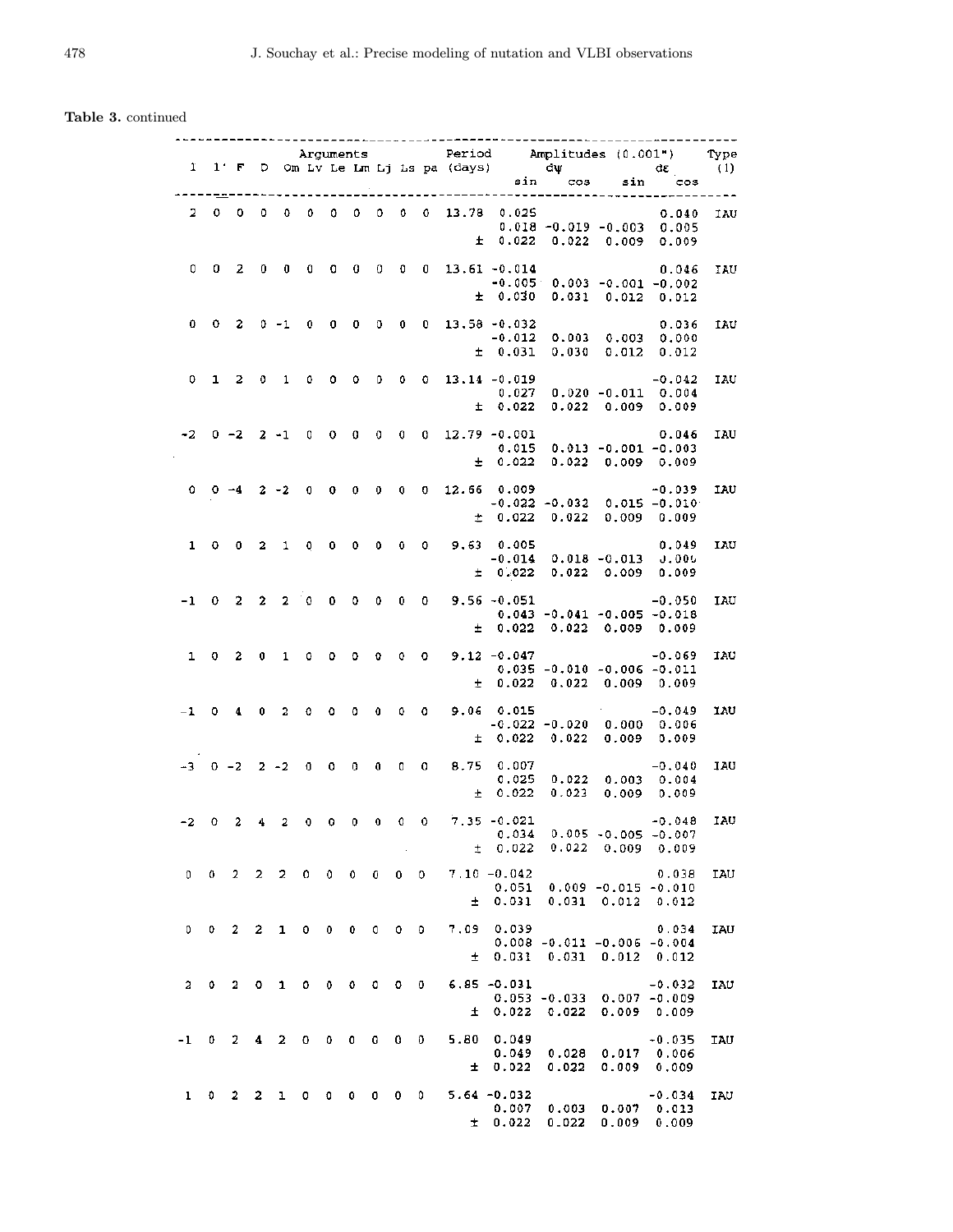Table 3. continued

|                |                             |                   |         |              |                |              |         |          |             |            |                             |                     | Arguments Period Amplitudes (0.001")        |                     |                 | Type |
|----------------|-----------------------------|-------------------|---------|--------------|----------------|--------------|---------|----------|-------------|------------|-----------------------------|---------------------|---------------------------------------------|---------------------|-----------------|------|
|                | $1 \quad 1 \cdot F \quad D$ |                   |         |              |                |              |         |          |             |            | Om Lv Le Lm Lj Ls pa (days) |                     | dw                                          |                     | dε              | (1)  |
|                |                             |                   |         |              |                |              |         |          |             |            |                             | sin                 | COS                                         | sin<br>------------ | $\cos$          |      |
| $\overline{2}$ |                             | $0\quad 2\quad 2$ |         | $\mathbf{1}$ | 0              | 0            | Ù.      | 0        | $\Omega$    | $^{\circ}$ |                             | $4.68 - 0.018$      |                                             |                     | 0.010           | IAU  |
|                |                             |                   |         |              |                |              |         |          |             |            |                             |                     | $-0.011 - 0.014$ 0.015 0.013                |                     |                 |      |
|                |                             |                   |         |              |                |              |         |          |             |            | $\pm$                       | 0.022               | 0.022                                       | 0.009               | 0.009           |      |
|                |                             |                   |         |              |                |              |         |          |             |            |                             |                     |                                             |                     |                 |      |
| $\circ$        | 0.                          | $\Omega$          | o       | 0            | $1 - 1$        |              | 0       | 0        | 0.          |            |                             |                     | $0.584.40$ $0.141$ $0.000$ $0.000$ $-0.006$ |                     |                 | P1.  |
|                |                             |                   |         |              |                |              |         |          |             |            |                             |                     | $-0.023 - 0.012$                            | 0.031 0.003         |                 |      |
|                |                             |                   |         |              |                |              |         |          |             |            | $\pm$                       | 0.023               | 0.024                                       | 0.009               | 0.009           |      |
|                |                             |                   |         |              |                |              |         |          |             |            |                             |                     |                                             |                     |                 |      |
| 0              | ٥                           | $^{\circ}$        | $\circ$ | 0            |                |              | Ω       | $\Omega$ |             |            |                             | $0 - 2489.43 0.049$ |                                             | 0.000 0.000 0.020   |                 | P1.  |
|                |                             |                   |         |              |                |              |         |          |             |            |                             | 0.121               |                                             | $-0.150 - 0.034$    | $-0.024$        |      |
|                |                             |                   |         |              |                |              |         |          |             |            | $+$                         | 0.027               | 0.026                                       | 0.011               | 0.010           |      |
|                |                             |                   |         |              |                |              |         |          |             |            |                             |                     |                                             |                     |                 |      |
| $\bf{0}$       | 0                           | 0.                | 0       | 0            | ٥              | $\mathbf{1}$ | $0 -2$  |          | 0           |            |                             |                     | $0.438.30 - 0.029 0.043$                    | 0.000               | 0.007           | P1.  |
|                |                             |                   |         |              |                |              |         |          |             |            |                             |                     | $-0.046 - 0.167$                            | 0.040               | $-0.029$        |      |
|                |                             |                   |         |              |                |              |         |          |             |            |                             | ± 0.028             | 0.029                                       | 0.011               | 0.011           |      |
| 0              | 0                           | 0                 | 0       | ٥            | ٥              |              | $0 - 1$ |          | 0           |            |                             |                     | $0.398.12 - 0.148 - 0.004$                  | 0.000               | 0.009           | PI.  |
|                |                             |                   |         |              |                | ı            |         |          |             |            |                             |                     | $0.077 - 0.226$                             | 0.091               | 0.099           |      |
|                |                             |                   |         |              |                |              |         |          |             |            |                             | ± 0.028             | 0.028                                       | 0.011               | 0.011           |      |
|                |                             |                   |         |              |                |              |         |          |             |            |                             |                     |                                             |                     |                 |      |
| 0              | $\mathbf 0$                 | 0.                | $\circ$ | 0            | $2 - 2$        |              | 0       | 0        | Đ.          |            | $0, 292.20, -0.065$         |                     | 0.000                                       | 0.000               | 0.001           | P1.  |
|                |                             |                   |         |              |                |              |         |          |             |            |                             | 0.022               |                                             | $0.019 - 0.003$     | $-0.031$        |      |
|                |                             |                   |         |              |                |              |         |          |             |            |                             | $\pm 0.023$         | 0.022                                       | 0.009               | 0.009           |      |
|                |                             |                   |         |              |                |              |         |          |             |            |                             |                     |                                             |                     |                 |      |
| $\bf{0}$       | $\mathbf{0}$                | 0.                | 0       | $\Omega$     | 0              | 3            | $0 - 1$ |          | $\mathbf 0$ |            | 2, 124.18, 0.056            |                     | 0.002                                       |                     | $0.000 - 0.024$ | P1.  |
|                |                             |                   |         |              |                |              |         |          |             |            |                             | $-0.027$            | 0.026                                       | 0.002               | 0.018           |      |
|                |                             |                   |         |              |                |              |         |          |             |            |                             | ± 0.022             | 0.022                                       | 0.009               | 0.009           |      |
|                |                             |                   |         |              |                |              |         |          |             |            |                             |                     |                                             |                     |                 |      |
| 0              | 0                           | 0                 | 0       | 0            | $\overline{a}$ | 0            | o       | 0        | 0           |            | $2$ 113.23                  | 0.042               | 0.000                                       |                     | $0.000 - 0.018$ | P1.  |
|                |                             |                   |         |              |                |              |         |          |             |            |                             | 0.018               | 0.008                                       |                     | $0.002 - 0.001$ |      |
|                |                             |                   |         |              |                |              |         |          |             |            | ±.                          | 0.022               | 0.022                                       |                     | $0.009$ $0.009$ |      |
|                |                             |                   |         | .            |                |              |         |          |             |            |                             |                     | <b>CONTRACTOR</b>                           | オー・ファイル きょうしゅうせい    |                 |      |

The lunisolar terms in the IAU 1980 Theory of Nutation are marked 'IAU'. Note 1: The planetary terms are marked 'Pl.'.

precession, nutation and FCN corrections of geophysical origin.

According to the standard definition of the celestial pole offsets (IERS, 1995),  $\delta \psi$  and  $\delta \varepsilon$  give the position of the celestial pole relative to that predicted by the IAU 1980 Theory of Nutation, respectively in longitude and in obliquity. To refer the observations to the more complete Kinoshita & Souchay coefficients, the observations are first corrected for the difference between KSNRE and the IAU 1980 Theory of Nutation (except for the coefficients to be investigated, see hereafter), i.e., the difference between the models for terms already in the IAU 1980 Theory of Nutation and new terms solely from KSNRE. This corrected VLBI time series is then analysed for linear trends (precession and obliquity rate), for eight of the nine largest nutation terms that are affected with geophysical modeling (the 9.3 year coefficients are adopted for geophysical considerations), and for an empirical Free Core Nutation term with a period of 433 days (see Souchay et al. 1995). After fitting these last components by the way of VLBI, we get a new version of the KSNRE series which is corrected for unmodeled geophysical effects. These new series, called VKSNRE95.1, are listed in Table 2. Thus they consist in 8 nutation terms fitted to the observations, one derived from geophysical consideration, and 373 calculated purely analytically.

The new time series of the difference between the VLBI observations and the model are plotted in Fig. 2. Note that the evolution of the VLBI network and observation scheduling resulted in an improvement of precision with time to reach the level of 0.1 mas over 1991-93.

In a second step, the original series of  $\delta\psi$  and  $\delta\varepsilon$  are differenced from the predictions of VKSNRE 95.1 (Fig. 2), except for the terms to be investigated. The series of differences is then analysed by least-squares to determine whether there are significant disagreements between the observations and the theory. These disagreements are examined through a sample of 42 terms out of the 100 largest ones with periods between 5 and 600 days in KSNRE. The selection criterion is that the estimated parameters are correlated by less than 0.55. The terms include 35 lunisolar terms and 7 planetary terms with theoretical amplitudes larger than 0.02 mas (in  $\delta\psi$  sin  $\varepsilon$  and  $\delta\varepsilon$ ), i.e., five times smaller than the truncation limit of the IAU 1980 Theory of Nutation. The longest period retained in the sample is 584 days, a term due to the influence of Venus.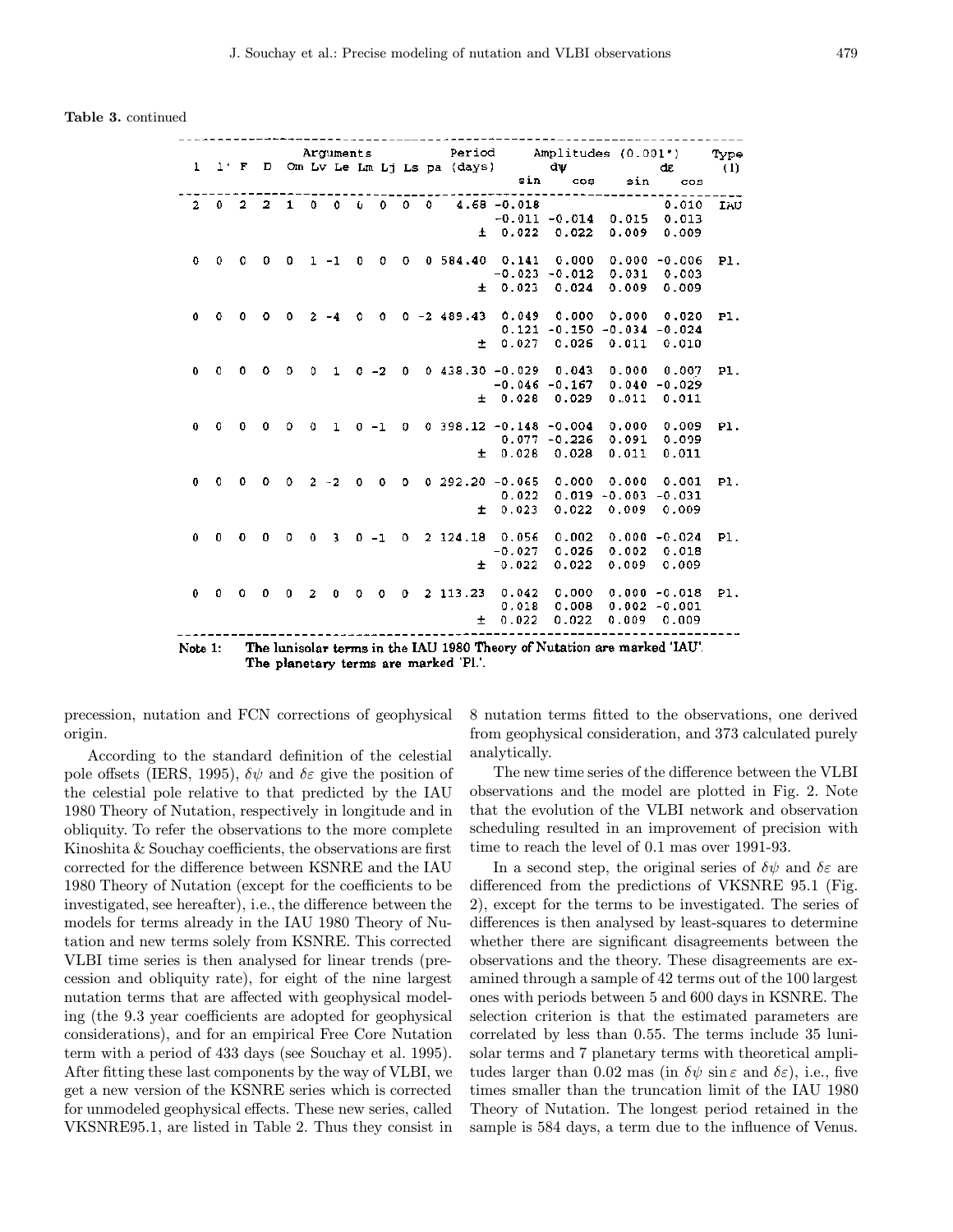

Fig. 4. Corrections to the IAU Theory of Nutation, as predicted by the Kinoshita-Souchay theory, for periods under 600 days. The terms are ordered in decreasing order of amplitude (in  $d\psi \sin \epsilon$  and  $d\epsilon$ ), not considering the ten largest terms, which have to be re-estimated for geophysical reasons. the solid line at the 0.02 mas level gives the standard error of the estimations of amplitudes with the present-day VLBI results. Unit:  $0.001''$ 

The next periods for terms larger than 0.02 mas are 730, 943 and 1305 days (planetary terms).

The estimates obtained for the 42 terms are listed in Table 3. For each term, we give the estimated differences VKSNRE95.1-IAU 1980 and VKSNRE95.1-VLBI. Most VKSNRE95.1-IAU 1980 differences are at the level of 0.05 mas, as could be expected from the truncation of Kinoshita's series at 0.1 mas and the other mentioned defects. The listed uncertainities are one standard error of the least-squares estimate of the corresponding parameter. They are at the level of 0.01 mas on a single component (in  $\delta\psi$  sin  $\varepsilon$  and  $\delta\varepsilon$ ). It can be seen that for most terms the difference VKSNRE95.1-IAU1980 is significantly larger than VKSNRE95.1-VLBI, indicating that the new series agrees much better with the observations.

The agreement of the VKSNRE95.1 terms with the VLBI results is remarkable, as can be seen in Fig. 3. The only significant discrepancies are for terms near large dissipative oscillations, around one year and half year (seasonal fluid effects) and in the 400−500 days band where free modes are expected to be active. Differences up to 0.07 mas (in  $\delta\psi$  sin  $\varepsilon$  and  $\delta\varepsilon$ ) are found in the in-phase as well as in the out-of-phase components for the terms with period 398, 438 and 486 days. Another group, with amplitude discrepancies up to 0.02 mas, also in-phase as well as out-of-phase, is in the band 9−35 days. This second anomaly is consistent with the fact that while the standard deviation of the observations from the VKSNRE95.1 model is at the level of the VLBI formal uncertainties for a single determination of  $\delta\psi \sin \varepsilon$  or  $\delta\varepsilon$  ( $\pm 0.2$  mas) for periods longer than about one month, it is higher  $(\pm 1 \text{ mas})$  for shorter periods. Further investigation of the VLBI results is needed to explain these relatively high discrepancies.

#### 4. Conclusion

This study shows that the VLBI results available in 1993 are able to confirm the validity of the Kinoshita-Souchay model of luni-solar-planetary nutation down to the level of  $\pm 0.01$  mas, notwithstanding the remaining questions concerning the response of a nonrigid Earth and their implications on the few largest terms in the series.

The improvement relative to the IAU 1980 Theory of Nutation that is brought by both VLBI and the Kinoshita-Souchay nutation theory for a rigid Earth model is illustrated in Fig. 4 for the terms with periods under 600 days. The terms are organized in decreasing order of magnitude (in  $\delta\psi$  sin  $\varepsilon$  and  $\delta\varepsilon$ ), not considering the eight largest terms, which have been re-estimated for geophysical reasons. The line at 0.02 mas shows the level of uncertainty of the estimation of amplitudes based on the VLBI results